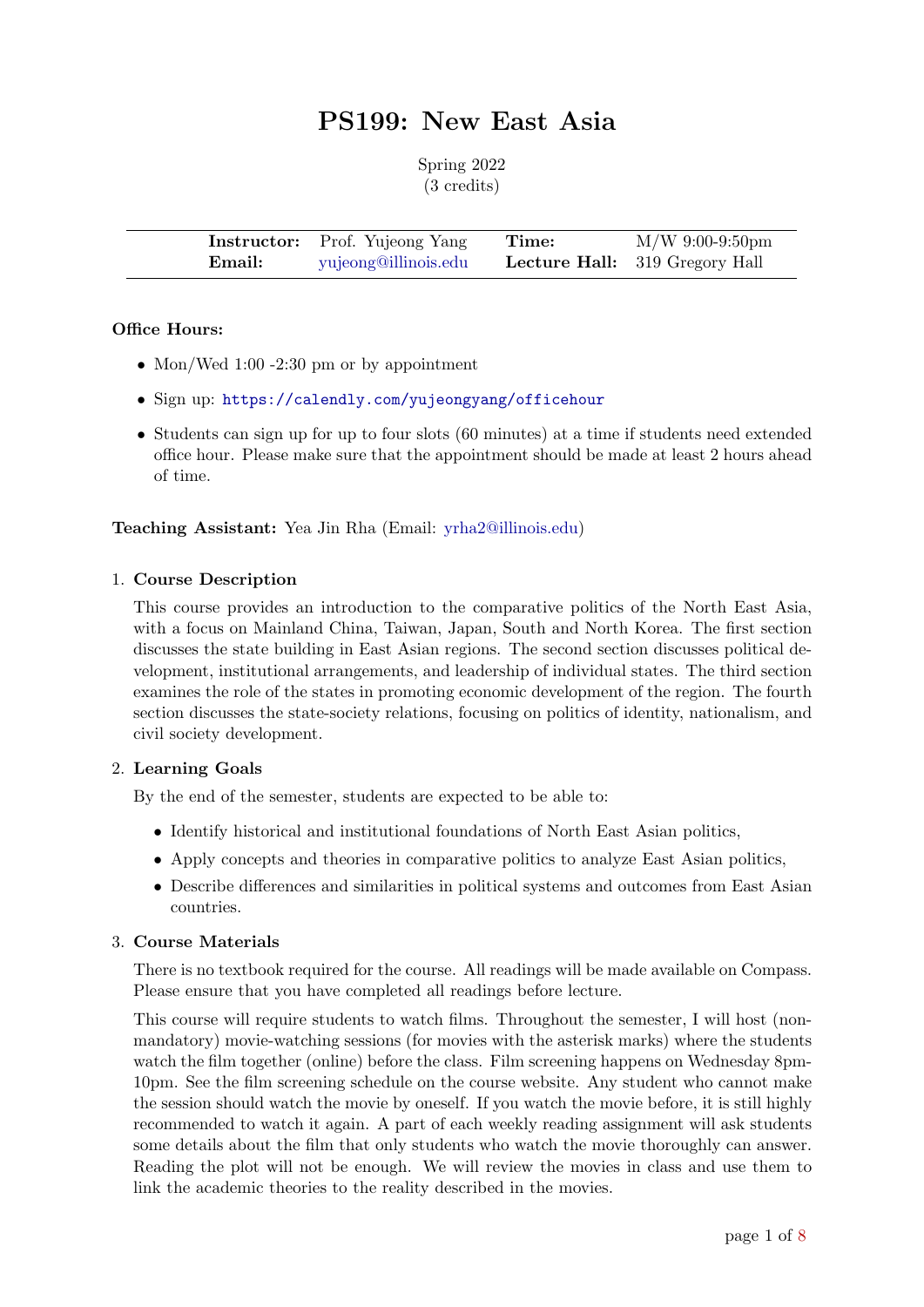# 4. iClicker

I am going to check students' attendances and participation using I-clicker. Students can participate in class activities using either the iClicker student mobile app, or using a handheld iClicker remote. Remotes can be purchased from campus bookstores or online. Students who use the app can purchase an iClicker subscription by signing in to your account on the iClicker student web app [\(https://student.iclicker.com\)](https://student.iclicker.com).

Either you use an app or a handheld remote, you should create your iclicker account unless you already have one (If you already have the account, simply log in, instead of creating another account.) If this is first time using the iclicker, you can create your account here [\(https://student.iclicker.com\)](https://student.iclicker.com). After signing in (or logging in), click the + button, enter "University of Illinois at Urbana Champaign", and the course number "PS199". You will see "PS199: New East Asia". Then, click "Add this course" to complete the process.

# 5. General Expectations

Aside from attending lectures and discussion sections, students are expected to devote around 5-7 additional hours per week learning the topics of the course through watching films (2hrs), readings (2 - 3hrs), homework assignments (1 - 2hrs), and (optional) online quizzes (20 min - 1hr).

# 6. Course Requirements and Assignments

| Reading Assignments (5 points $\times$ 8)  40 points |  |
|------------------------------------------------------|--|
|                                                      |  |
| Attendance and Participation (lecture) 10 points     |  |
|                                                      |  |
|                                                      |  |

# • Midterm (40 points) and Final (60 points)

The format of the midterm and final will consist of a combination of  $T/F$  questions, multiple choices, and short essays. Examples of  $T/F$  questions and multiple choices will be shared during the lecture. More information about the short essays will be given as the date approaches. Final will be culumative.

# • Reading Assignments (5 points  $\times$  8)

There are 11 reading assignments throughout the semester. Student may skip up to 3 reading assignments. For those who submit more than the required eight sets, only their most successful ten sets will be used when calculating their final grades. Students who did not skip any reading assignment would receive extra-credit points (2 points) at the end of the semester.

The reading assignment will cover the assigned reading and ask some details of the film that students were required to watch before the end of Friday each week (See the schedule below).

## • Paper (30 points)

Students will choose two countries to compare their political institutions, historical constraints, and political outcomes. One of the two countries should be one of the five Northeast Asian countries (Mainland China, Taiwan, South Korea, North Korea, Japan). Students are required to meet with the the professor or the TA and to discuss the paper at least once before submitting the final paper.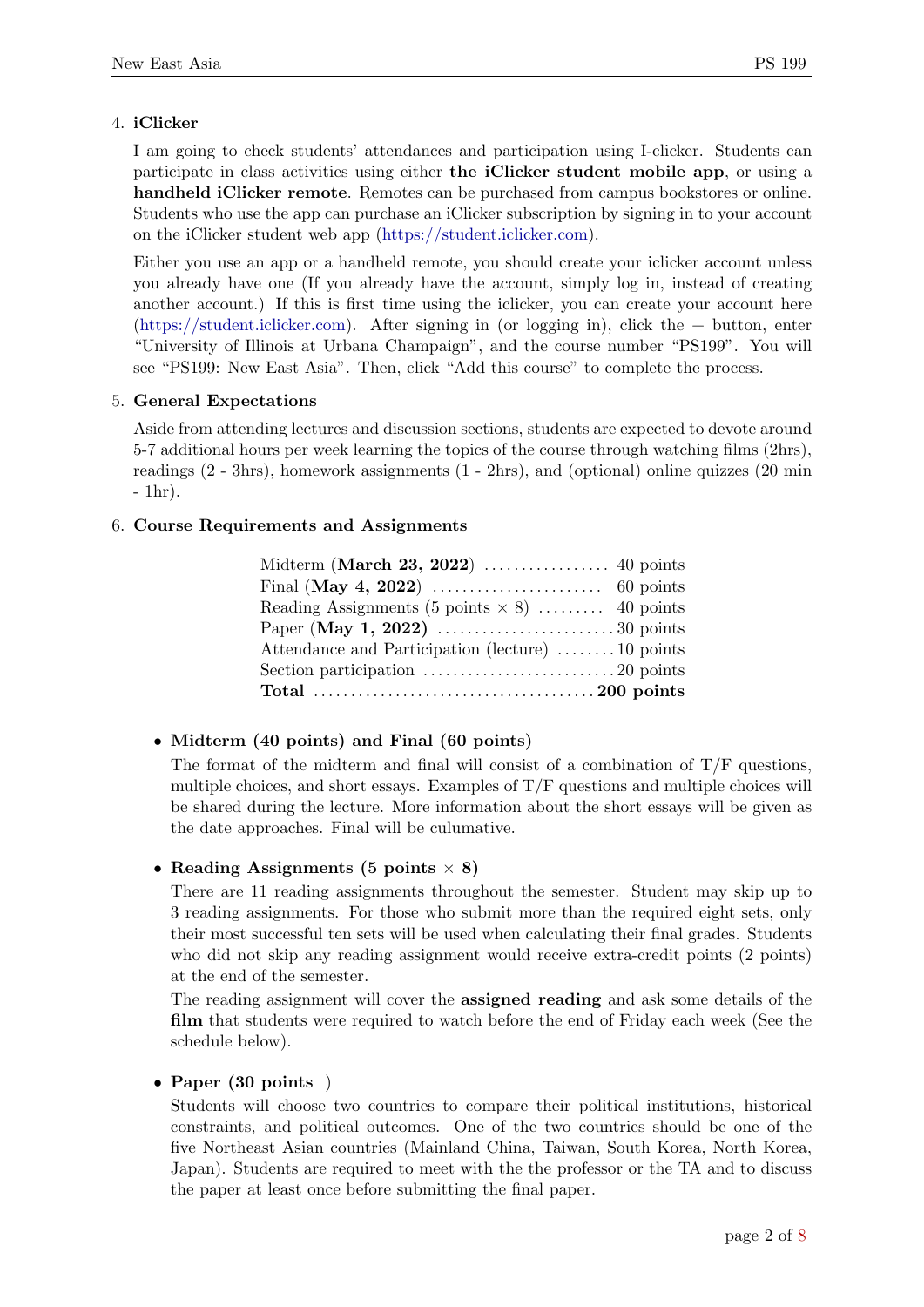# • Attendance and Participation (10 points)

10 points of course grade will be based on student's preparation for, attendance of, and participation in lecture. Students can opt to miss up to three lectures per semester without penalty. Every each subsequent absence will be penalized (- 1 point for each subsequent absence). If students habitually miss lecture or section without excuse (8 or more times per semester), they will receive zero of 10 points.

# • Section Participation (20 points)

- Students who attended all sections but without active participation will earn no higher than a 18 (20tracred it lkj ts! (points).
- Those who are uncomfortable speaking up in section can earn participation points by having discussion during the office hours.

# • Extra-credit Opportunities

Students will have opportunities to earn extra-credits by 1) posting movie review(s), 2) not skipping any homework assignments, and/or 3) participating in the political science subject pool.

# • Assignment of Grades

Letter grades will be calculated according to the following scale:

|  |  |  | $A+$ (194-200) B+ (174-179) C+ (154-159) D+ (134-139)               |
|--|--|--|---------------------------------------------------------------------|
|  |  |  | A $(186 - 193)$ B $(166 - 173)$ C $(146 - 153)$ D $(126 - 133)$     |
|  |  |  | A- $(180 - 185)$ B- $(160 - 165)$ C- $(140 - 145)$ D- $(120 - 125)$ |

#### 7. Classroom Policies

## • Late Policy

Any assignments should be submitted by the deadline. Assignments turned in within an hour of the due date will lose 10 percent of total points. Assignments turned in within a day of the due date (i.e. 24 hours past the deadline) will lose 20 percent of total points. Any assignments turned in after that will receive zero (0) points. The student alone is responsible for uploading assignments on time and in a readable format (either PDF or word).

## • Missing Exams

There is **NO** makeup exam. If a personal emergency prevents students from taking exams on time, the student must contact the instructor at least three days BEFORE the scheduled exam date.

## • Syllabus Policies

The syllabus of each class is filled with important information that helps you succeed in the class. Hence, it is important to read the syllabus thoroughly. However, please also note that the syllabus is subject to change. If any change is made, I will let students know. If you have made it this far, please use google image to find a picture of Kumamon, and send it to me attached to email with the subject line "PS199:It's Kumamon.".

## • Academic Honesty

All work that a student submit and complete in the course must be the student's own. It is students' responsibility to refrain from infractions of academic integrity,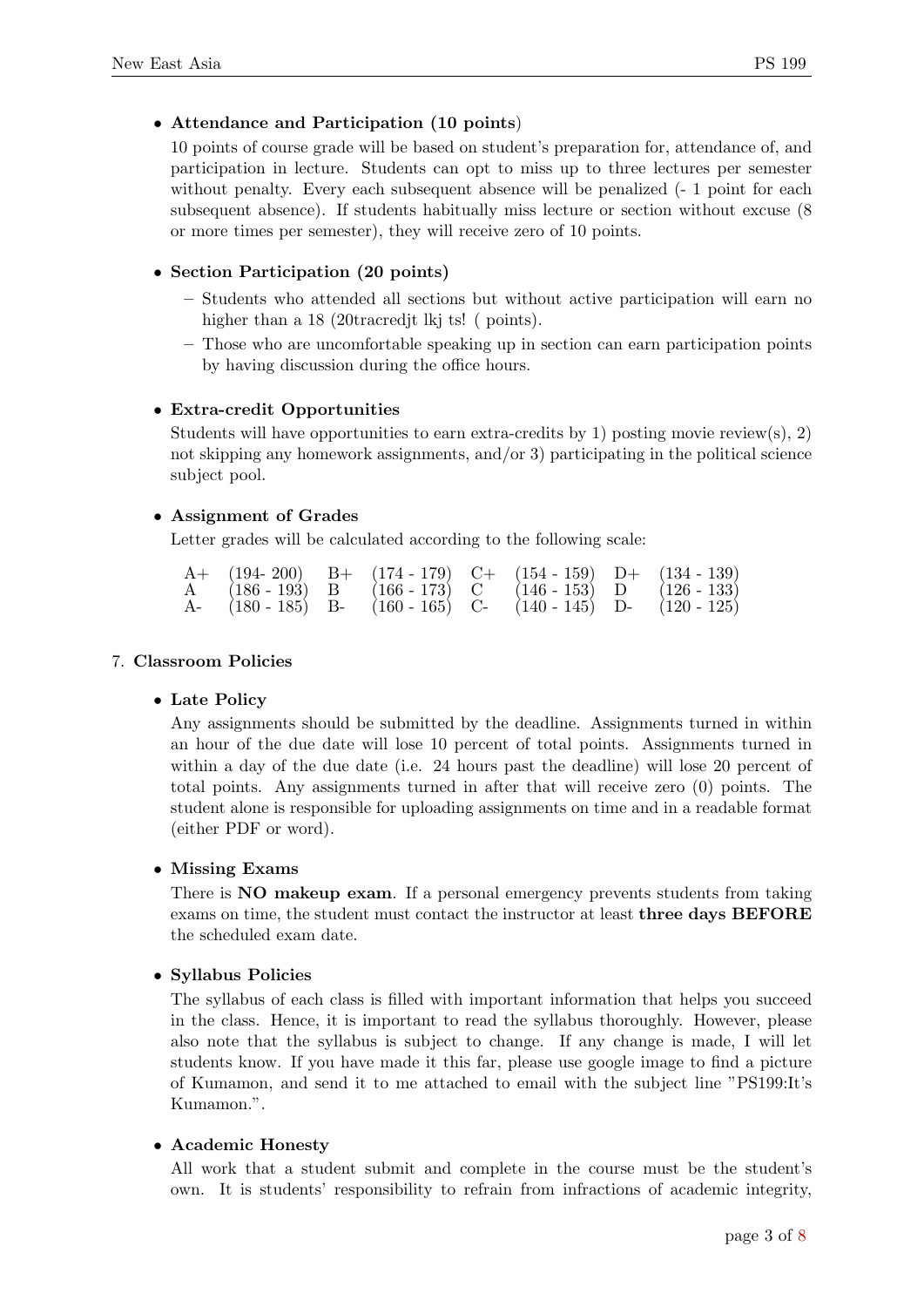from conduct that may lead to suspicion of such infractions, and from conduct that aids others in such infractions. "I did not know" is not an excuse. Please refer to the Academic integrity policy and procedure. [https://studentcode.illinois.edu/](https://studentcode.illinois.edu/article1/part4/1-401/) [article1/part4/1-401/](https://studentcode.illinois.edu/article1/part4/1-401/)

# • Contacting the Instructor

I will do my best to answer questions via email, but do not expect a response for at least 24-36 hours. Please go over the syllabus before sending me an email about general classroom policies. The syllabus is likely to have an answer for your question. Here are some email etiquette students are highly encouraged to implement. [https://medium.com/@lportwoodstacer/]( https://medium.com/@lportwoodstacer/how-to-email-your-professor-without-being-annoying-af-cf64ae0e4087) [how-to-email-your-professor-without-being-annoying-af-cf64ae0e4087]( https://medium.com/@lportwoodstacer/how-to-email-your-professor-without-being-annoying-af-cf64ae0e4087)

# • Students with Disabilities

The instructor will do their utmost to make appropriate accommodations for students with disabilities. As explained in the University of Illinois Student Code, these accommodations can be coordination through the Division of Disability Resources and Educational Services, reachable at (217) 333-4603 or <disability@illinois.edu>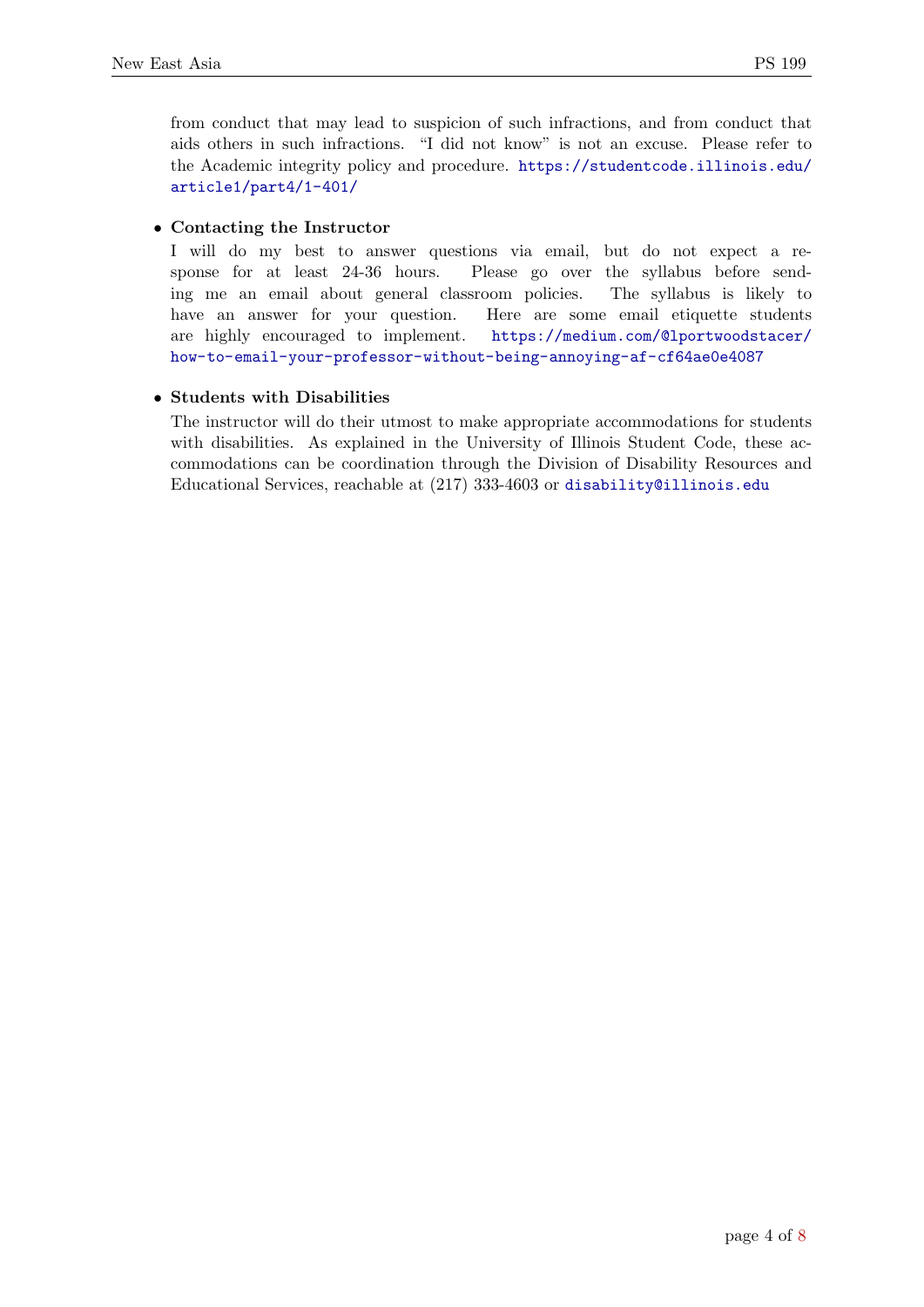# 8. Course Outline and Reading Schedule

## Week 1. Introduction

Wednesday, January 19 - Introduction to PS199 and East Asia

• Read "Syllabus for PS 199"

## Week 2. Part I : The State - State Formation in East Asia

## Assignment  $#1$  by January 23

January 24 & 26 - Colonization, War, and State Formation in East Asia

• Clark, Golder and Golder (2009). Chapter 4. The Origins of the Modern State In Principles of Comparative Politics.

January 28 - Measuring State Capacity

• Han, E., & Thies, C. (2019). External threats, Internal Challenges, and State Building in East Asia. Journal of East Asian Studies, 19(3), 339-360.

# Week 3. Part I : The State - Colonial Legacies in East Asia

# Assignment #2 by January 30

January 31 & February 2 - Colonial Legacies and Historical Disputes

- Watch "Assassination" (2015).\*
- Kohli, Atul. "Where do high growth political economies come from? The Japanese lineage of Korea's "developmental state"." World Development 22, no. 9 (1994): 1269- 1293.
- Gries, Peter Hays, Qingmin Zhang, Yasuki Masui, and Yong Wook Lee. "Historical beliefs and the perception of threat in Northeast Asia: colonialism, the tributary system, and China–Japan–Korea relations in the twenty-first century." International Relations of the Asia-Pacific 9, no. 2 (2009): 245-265.

February 4 - Ongoing Historical Conflicts in East Asia

• (Optional) Le, Tom (2019) Why Japan-South Korea history disputes keep resurfacing, The Washington Post, July 23 2019.

## Week 4. Part I: The State - Political Violence and the State Building

## Assignment #3 by February 6

February 7 & 9 - Political Violence and Political Trust

- Watch "To Live"  $(1994)$ .
- Wang, Y (2019). The Political Legacy of Violence During China's Cultural Revolution. British Journal of Political Science, 1 -25.

February 11 - Long-term Consequences of Political Violence

• Kang, W., & Hong, J. (2017). Unexplored Consequences of Violence Against Civilians During the Korean War. Journal of East Asian Studies, 17(3), 259-283.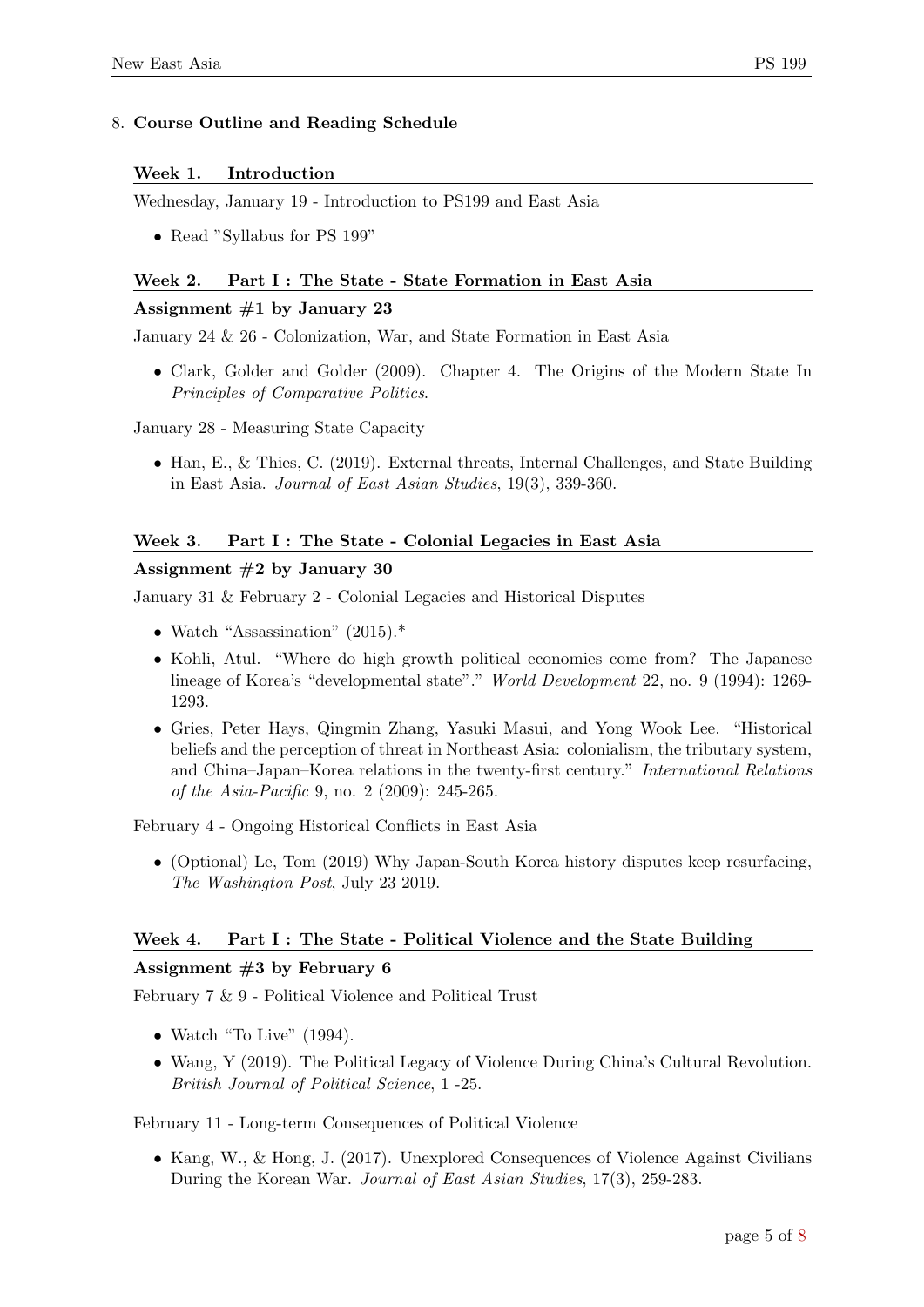## Week 5. Part II : The Regime - Democracies and Autocracies

#### Assignment #4 by February 13

February 14 & 16 - Democracies and Autocracies in East Asia

- Watch "Please Vote for Me" (2007).
- Clark, Golder and Golder (2009). Part of Chapter 5. Democracy and Dictatorship: Conceptualization and Measurement. in Principles of Comparative Politics. 149-158.

February 18 - Asian Values and Democracy

• Fukuyama, Francis. 1995. Confucianism and Democracy. *Journal of Democracy* 6(2): 20-33.

#### Week 6. Part II : The Regime - Democratic Transition

#### Assignment #5 by February 20

February 21 & 23 - Democratic Transition in East Asian Countries

- Watch "1987: When the Day Comes"  $(2017).$ \*
- Clark, Golder and Golder (2009). Part of Chapter 6. The Economic Determinants of Democracy and Dictatorship. in Principles of Comparative Politics.

February 25 - Comparing Democratic Transition in East Asian Countries

• Tien, H. M., & Shiau, C. J. (1992). Taiwan's democratization: A summary. World Affairs, 155(2), 58-61.

#### Week 7. Part II : The Regime - Failed Transitions

#### Assignment #6 by February 27

February 28 & March 2 - Failed Transition to Democracy in China

• Watch "The Gate of Heavenly Peace" (1995).

March 4 - Democratic Movement in Hong Kong

• Tharoor, Ishaan. [4 reasons Hong Kong's protests failed \(and 4 reasons they didn't\),](https://www.washingtonpost.com/news/worldviews/wp/2014/10/08/4-reasons-hong-kongs-protests-failed-and-4-reasons-they-didnt/) The Washington Post (Oct 8, 2014).

#### Week 8. Part II : The Regime - Varieties of Autocracies

## Assignment  $#7$  by March 6

March 7 & 9 - Comparing China and North Korea

- Watch "Under the Sun" (2015).
- Song, W., & Wright, J. (2018). The North Korean Autocracy in Comparative Perspective. Journal of East Asian Studies, 18(2), 157-180.

March 11 - Comparing Economic Development in China and North Korea

• Jeong, Eun-Young & Yoon, D. (2019, Feb 25). The New Look of North Korea's Economy: 'it's all capitalism there now' Wall Street Journal.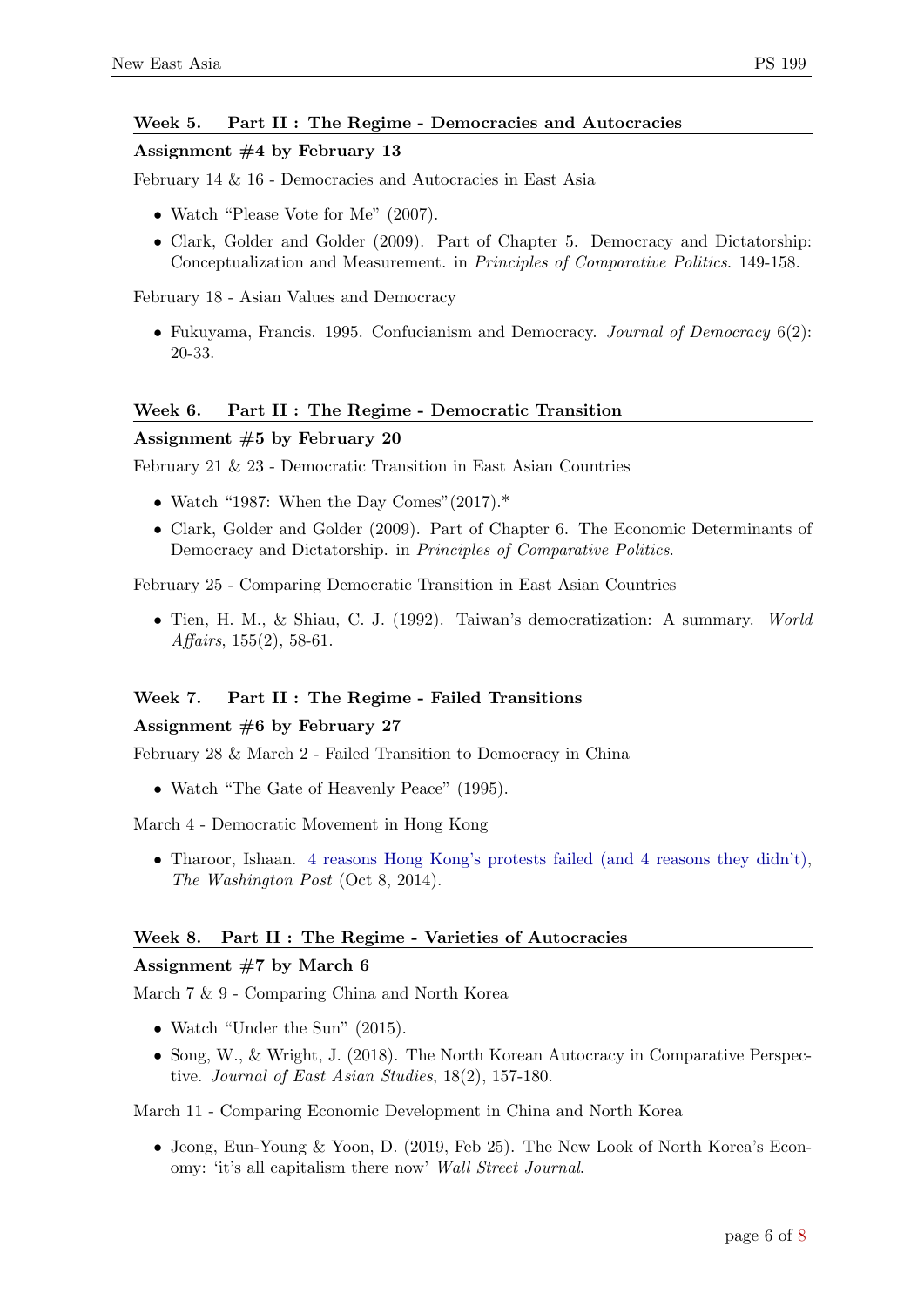## Week 9. Midterm Review and Midterm

Monday, March 21 - Midterm Review Wednesday, March 23 - Midterm

March 25- No Section Discussion

# Week 10. Part III : The Economy - Developmental States

# Assignment #8 by March 27

March 28 & 30 - Comparing Developmental States in East Asia

- Watch "Nameless Gangster" (2012).\*
- Stubbs, Richard. What ever happened to the East Asian Developmental State? The unfolding debate, The Pacific Review 22, no. 1 (2009): 1-22.

April 1 - Corruption and Developmental States

• Green, Duncan. ["China's Gilded Age: a fantastic new book from Yuen Yuen Ang".](https://oxfamapps.org/fp2p/chinas-gilded-age-a-fantastic-new-book-from-yuen-yuen-ang/) July 9, 2020.

# Week 11. Part III : The Economy - Developmental States (2)

# Assignment  $#9$  by April 3

April 4 & 6 - Trade, Workers, and Development in East Asia

- Watch "Last Train Home" (2009).\*
- Deyo, Frederic C. "Labor and Development Policy in East Asia." The Annals of the American Academy of Political and Social Science 505 (1989): 152–61.

April 8 - Individual Meeting for the Paper

## Week 12. Part IV : State-Society Relations - Politics of Identity

# Assignment #10 by April 10

April 12 & 14 - Politics of Identity in East Asia

- Watch "Infernal Affairs" (2003).
- Syaru Lin (2018). Analyzing the Relationship between Identity and Democratization in Taiwan and Hong Kong in the Shadow of China.

April 16 - Identity and Support for Democracy

• Hur, Aram. ["The next 'Korea problem' may be about the growing identity divide on](https://www.washingtonpost.com/news/monkey-cage/wp/2018/02/21/the-next-korea-problem-may-be-about-the-growing-identity-divide-on-the-korean-peninsula/) [the peninsula"](https://www.washingtonpost.com/news/monkey-cage/wp/2018/02/21/the-next-korea-problem-may-be-about-the-growing-identity-divide-on-the-korean-peninsula/) Washington Post (February 21, 2018).

# Week 13. Part IV : State-Society Relations - Gender Politics

## Assignment #11 by April 17

April 18 & 20 - Gender inequality and LGBT issues in East Asia

• Watch 'Your Name Engraved Herein  $(2020)$ '\*.